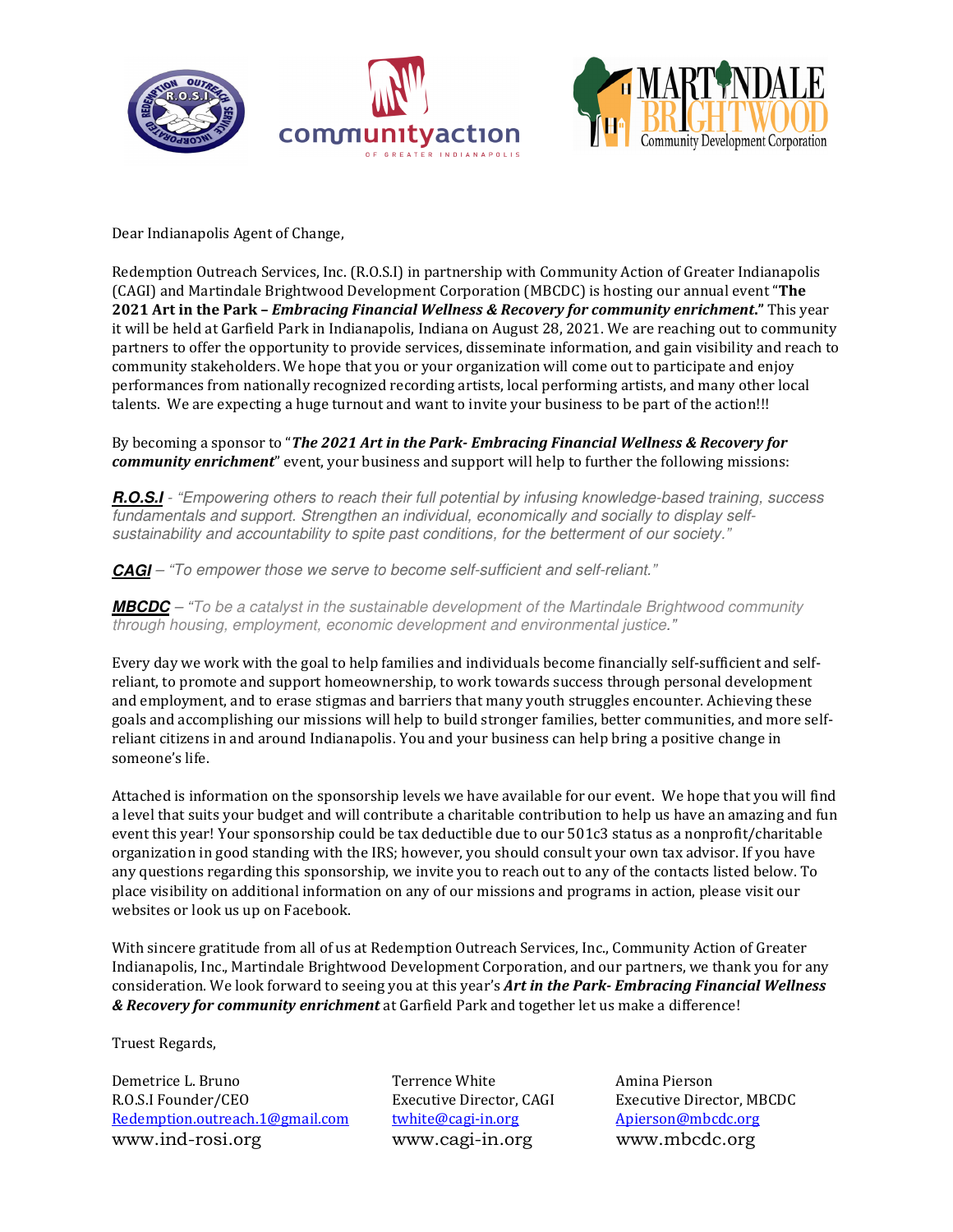





# **The 2021 Art in the Park Sponsorship Levels**

Your sponsorship could be tax deductible due to our 501c3 status as a nonprofit/charitable organization in good standing with the IRS; however, you should consult your own tax advisor.

# *Bronze Level Sponsorship \$500.00***:**

- 1. Display table provided or we will distribute your company provided promotional material during this event.
- 2. Packet of (3) Complementary Tickets to "The 2021 Art in the Park Music Festival."
- 3. Company Logo listed on websites as a Proud Sponsor and partner.

## *Silver Level Sponsorship \$1,500.00:*

- 1. Company logo on printed promotional material to include but not limited to flyers, posters, social media, and banner ad promotion campaign.
- 2. Display table provided or we will distribute your company provided promotional material during this event.
- 3. Packet of (10) Complementary Tickets to "The 2021 Art in the Park Music Festival."
- 4. Company Logo listed on websites as a Proud Sponsor and partner.

# *Gold Level Sponsorship \$3,000.00:*

- 1. Company logo on printed promotional material to include but not limited to flyers, posters, social media platforms, banner ads, *radio, and podcast promotional* campaigns.
- 2. Display table provided or we will distribute your company provided promotional material during this event.
- 3. Packet of (20) Complementary Tickets to "The 2021 Art in the Park Music Festival."
- 4. Company Logo listed on websites as a Proud Sponsor and partner for the remainder of the calendar year.

## *Platinum Title Sponsorship \$8,000.00:*

- 1. Company logo on all printed promotional material to include but not limited to flyers, posters, social media platforms, banner ads, *radio, TV, and podcast promotional* campaigns.
- 2. Guest appearance(s) on select televised programming and internet podcasts and three (3) live stage presentation opportunities to audience on day of the event.
- 3. Display table provided or we will distribute your company provided promotional material during this event.
- 4. Packet of (40) Complementary Tickets to "The 2021 Art in the Park Music Festival."
- 5. Company Logo listed on websites as a Proud Sponsor and partner for the remainder of the calendar year.

For more information, please contact:

Demetrice Bruno (R.O.S.I) at (317) 986-7714 or email: <u>redemption.outreach.1@gmail.com</u> Terrence White (CAGI) at (317) 524-6843 or email: twhite@cagi-in.org Amina Pierson (MBCDC) at (317) 924-8042 or email: APierson@mbcdc.org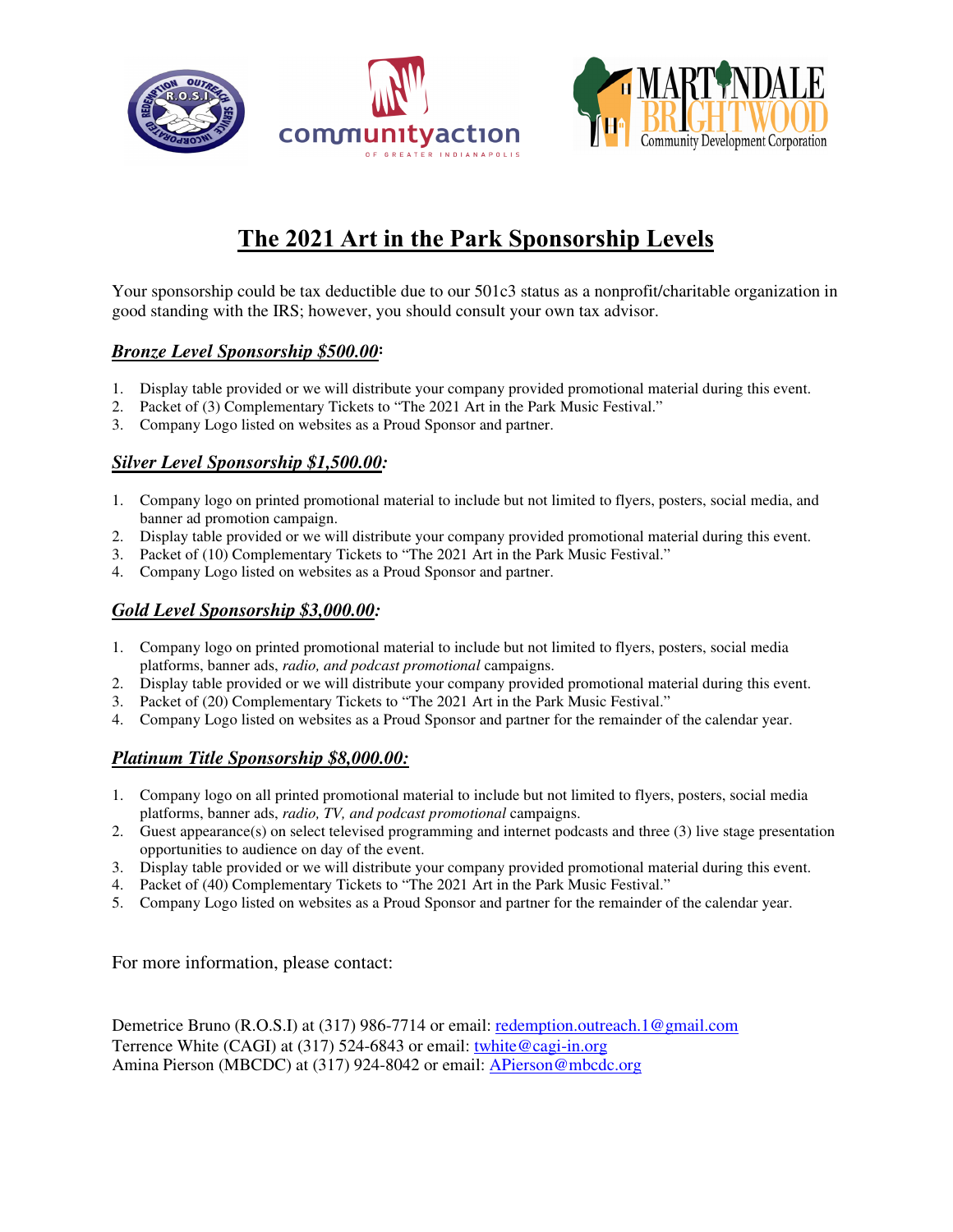





# **Sponsorship Agreement**

This Sponsorship Agreement ("Agreement") is made and entered into as of the  $\frac{1}{2021}$ ("Effective Date") by and between:  $(1)$   $($   $($   $)$   $($   $)$   $)$   $($   $)$   $)$   $($   $)$   $($   $)$   $)$   $($   $)$   $($   $)$   $)$   $($   $)$   $)$   $($   $)$   $)$   $($   $)$   $)$   $($   $)$   $)$   $($   $)$   $)$   $($   $)$   $)$   $($   $)$   $)$   $($   $)$   $)$   $($   $)$   $)$   $($   $)$   $)$   $($   $)$   $)$   $($   $)$ between Redemption Outreach Services (R.O.S.I.) Community Action of Greater Indianapolis, Inc.; and Martindale Brightwood Development Corporation (MBCDC) and (2) \_\_\_\_\_\_\_\_\_\_\_\_\_\_\_\_\_\_\_\_\_\_\_\_\_\_\_\_\_\_\_\_\_\_\_\_\_\_\_\_\_\_\_\_\_\_\_\_\_\_\_\_\_\_ ("the Sponsor").

As part of this agreement, The Sponsor has agreed to provide financial support to the Recipient subject to the terms and conditions laid out in this agreement.

#### 1. **Sponsorship Period**

1.1. This agreement shall be deemed to have commenced on  $\frac{1}{2021}$  and shall continue until **8/28/2021** ("the Sponsorship Period").

#### 2. **Sponsorship Fee**

2.1. Subject to the provisions of this agreement and to the Recipient performing its obligations hereunder and in consideration of the rights granted by the Recipient to the Sponsor, the Sponsor agrees to pay a Sponsorship fee of the selected below payable upon invoicing.

Please initial

*\_\_\_\_\_\_\_\_ Bronze Level Sponsorship \$500.00*

*\_\_\_\_\_\_\_\_ Silver Level Sponsorship \$1,500.00*

*\_\_\_\_\_\_\_\_ Gold Level Sponsorship \$3,000.00*

*\_\_\_\_\_\_\_\_ Platinum Title Sponsorship \$8,000.00* 

*Other Amount \$\_\_\_\_\_\_\_\_\_\_\_\_\_\_\_\_\_.00* 

2.1.1. Remittances are to be sent to:

Community Action of Greater Indianapolis, Inc. 3266 N. Meridian STE 200 Indianapolis, IN 46208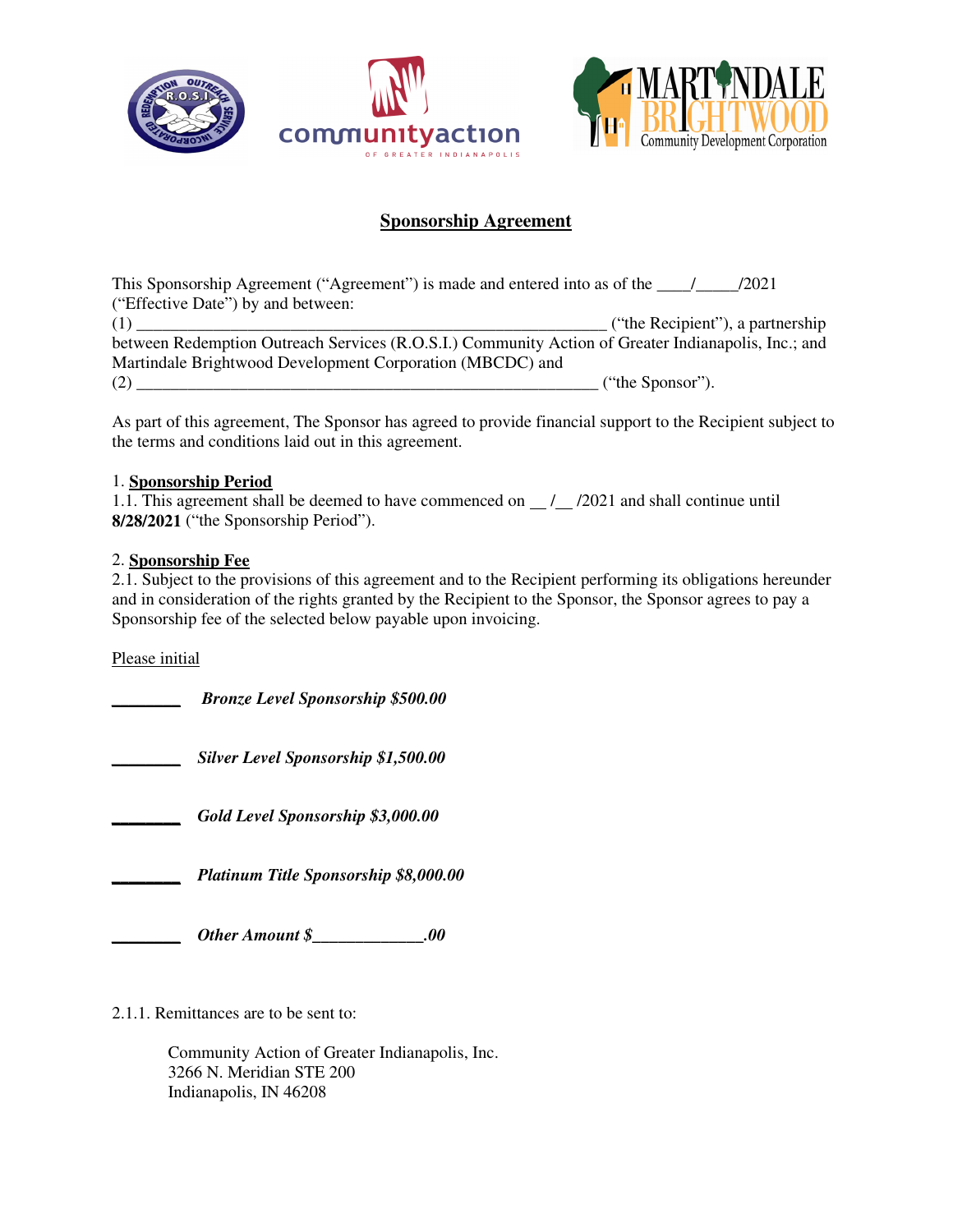





## **Sponsorship Agreement continued**

 2.2. The Recipient acknowledges and confirms that, as otherwise expressly recorded in this Agreement; the Sponsor shall not be liable to the Recipient or any other person for any additional cost or expense besides the event Sponsorship fee.

#### 3. **Sponsor's Rights**

3.1. In return for the fee laid out in point 2, the Recipient shall provide Sponsor with the following benefits:

## *Bronze Level Sponsorship \$500.00***:**

- 1. Display table provided or we will distribute your company provided promotional material during this event.
- 2. Packet of (3) Complementary Tickets to "The 2021 Art in the Park Music Festival."
- 3. Company Logo listed on websites as a Proud Sponsor and partner.

#### *Silver Level Sponsorship \$1,500.00:*

- 1. Company logo on printed promotional material to include but not limited to flyers, posters, social media, and banner ad promotion campaign.
- 2. Display table provided or we will distribute your company provided promotional material during this event.
- 3. Packet of (10) Complementary Tickets to "The 2021 Art in the Park Music Festival."
- 4. Company Logo listed on websites as a Proud Sponsor and partner.

## *Gold Level Sponsorship \$3,000.00:*

- 1. Company logo on printed promotional material to include but not limited to flyers, posters, social media platforms, banner ads, *radio, and podcast promotional* campaigns.
- 2. Display table provided or we will distribute your company provided promotional material during this event.
- 3. Packet of (20) Complementary Tickets to "The 2021 Art in the Park Music Festival."
- 4. Company Logo listed on websites as a Proud Sponsor and partner for the remainder of the calendar year.

#### *Platinum Title Sponsorship \$8,000.00:*

- 1. Company logo on all printed promotional material to include but not limited to flyers, posters, social media platforms, banner ads, *radio, TV, and podcast promotional* campaigns.
- 2. Guest appearance(s) on select televised programming and internet podcasts and three (3) live stage presentation opportunities to audience on day of the event.
- 3. Display table provided or we will distribute your company provided promotional material during this event.
- 4. Packet of (40) Complementary Tickets to "The 2021 Art in the Park Music Festival."
- 5. Company Logo listed on websites as a Proud Sponsor and partner for the remainder of the calendar year.

Promotional material of the Sponsor shall be distributed at specific events as described throughout the length of this agreement.